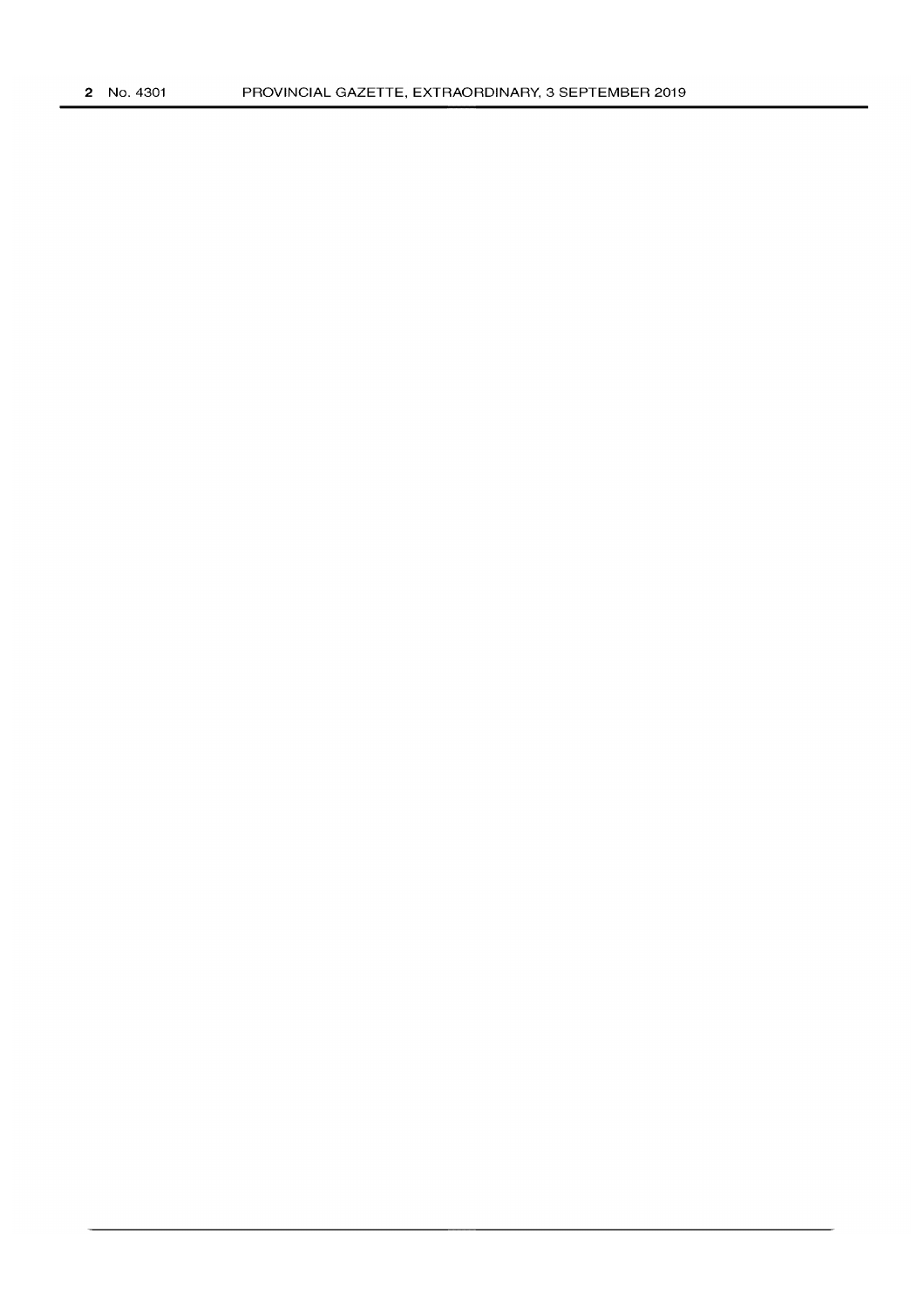# **CONTENTS**

|     |                                                                                                       | Gazette<br>No. | Page<br>No. |
|-----|-------------------------------------------------------------------------------------------------------|----------------|-------------|
|     | <b>PROVINCIAL NOTICES • PROVINSIALE KENNISGEWINGS</b>                                                 |                |             |
| 246 | Local Government: Municipal Property Rates Act (6/2004): Walter Sisulu Local Municipality: Resolution | 4301           |             |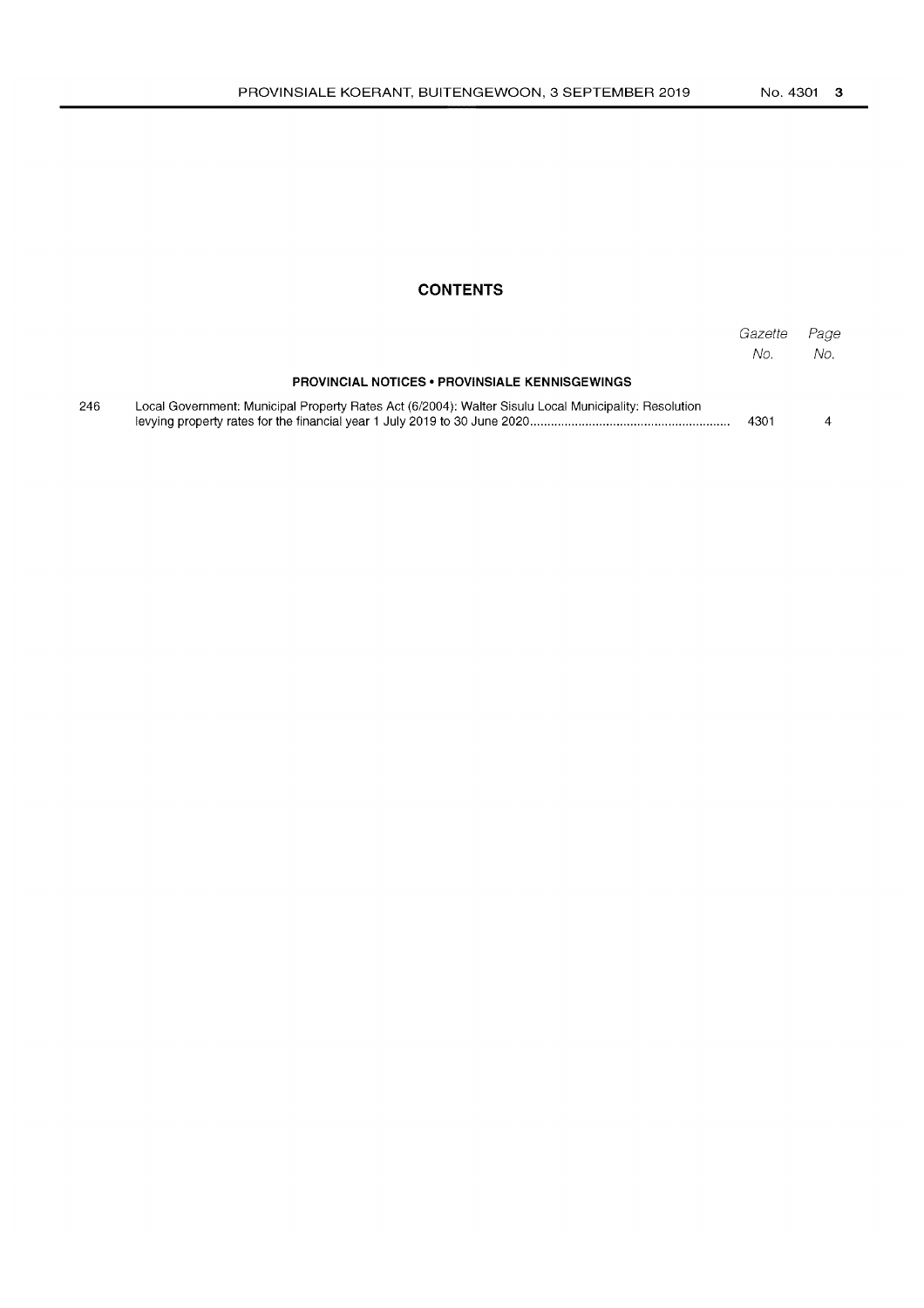# PROVINCIAL NOTICES • PROVINSIALE KENNISGEWINGS

#### **PROVINCIAL NOTICE 246 OF 2019**

# **RESOLUTION ON LEVYING PROPERTY RATES IN TERMS OF SECTION 14 OF LOCAL GOVERNMENT: MUNICIPAL PROPERTY RATES, ACT 2004 (ACT NO.6 OF 2004)**

Notice no. \_17/2019/2020\_

**MUNICIPAL NOTICE** 



# **WALTER SISULU LOCAL MUNICIPALITY**

# **RESOLUTION LEVYING PROPERTY RATES FOR THE FINANCIAL YEAR 1 JULY 2019 TO 30 JUNE 2020**

Notice is hereby given in terms of section 14( 1) and (2) of Local Government: Municipal Property Rates Act, 2004; that the council resolved by way of council resolution number 394/06/2019/EXC026/06/19 to levy the rates on the property reflected in schedule below with the effect 1 July 2019.

| <b>CATEGORY OF PROPERTY</b>                                                        | <b>CENT AMOUNT IN RAND RATE</b><br><b>DETERMINED FOR RELEVANT</b><br><b>PROPERTY CATEGORY</b> |
|------------------------------------------------------------------------------------|-----------------------------------------------------------------------------------------------|
| <b>Residential properties</b>                                                      | 0.00903548                                                                                    |
| Residential properties mixed use                                                   | 0.01717846                                                                                    |
| <b>Commercial/Business properties</b>                                              | 0.01058907                                                                                    |
| <b>Industrial properties</b>                                                       | 0.01058907                                                                                    |
| Public Service Infrastructure properties (25% of<br><b>Residential properties)</b> | 0.00225887                                                                                    |
| <b>Public Benefits Organisation properties</b>                                     | 0.00000000                                                                                    |
| Agricultural properties used for agricultural purposes                             | 0.00128849                                                                                    |
| Agricultural properties used for<br>commercial/industrial purposes                 | 0.00441211                                                                                    |
| Agricultural properties used for eco-tourism,<br>conservation                      | 0.00000000                                                                                    |
| trading in or hunting of game                                                      | 0.00441211                                                                                    |